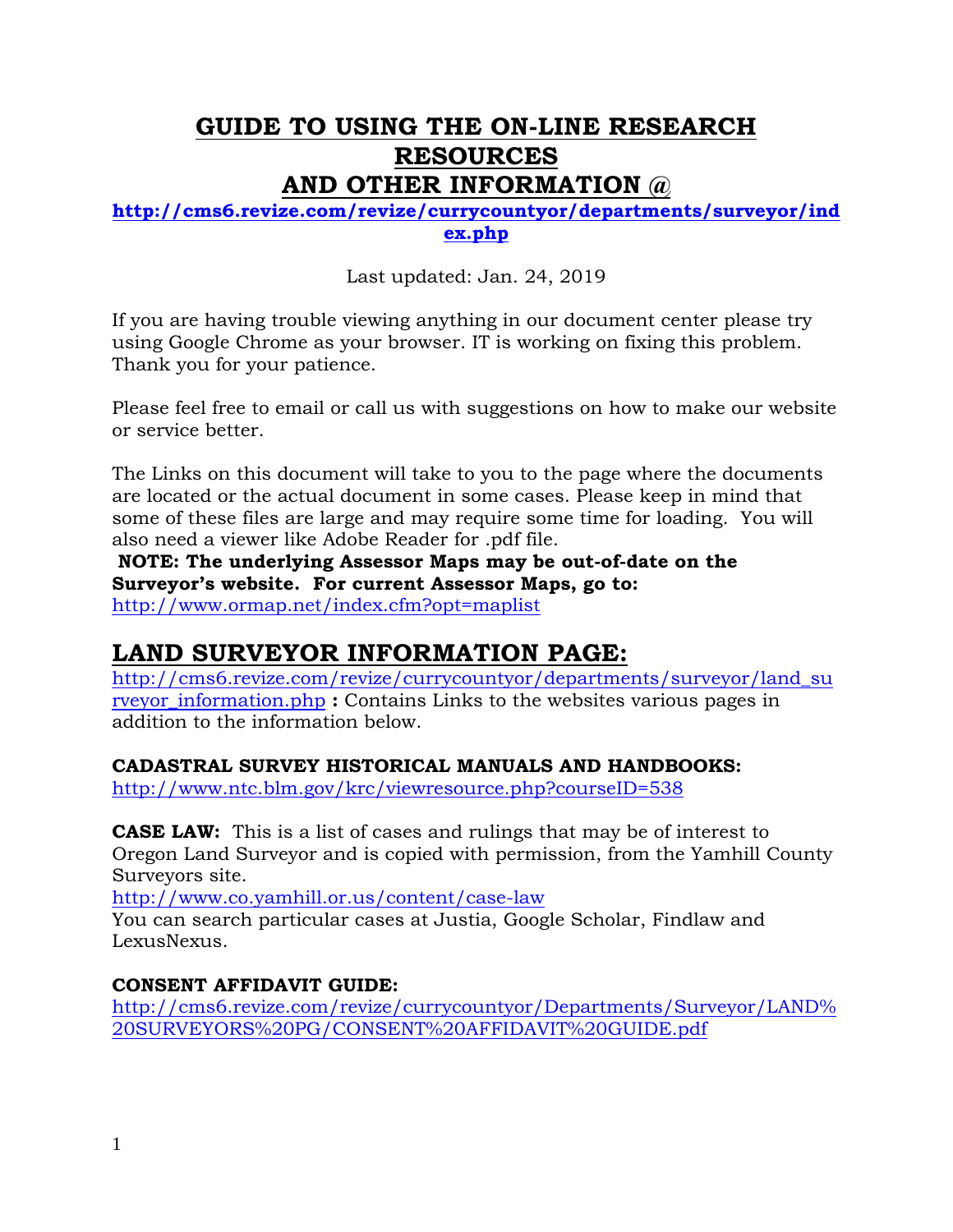#### **CORNER RECORD FILLABLE FORM:**

[http://cms6.revize.com/revize/currycountyor/Departments/Surveyor/LAND%](http://cms6.revize.com/revize/currycountyor/Departments/Surveyor/LAND%20SURVEYORS%20PG/Corner%20Record%20Info/Corner%20Record%20Form%20fillable%20side.pdf) [20SURVEYORS%20PG/Corner%20Record%20Info/Corner%20Record%20Form](http://cms6.revize.com/revize/currycountyor/Departments/Surveyor/LAND%20SURVEYORS%20PG/Corner%20Record%20Info/Corner%20Record%20Form%20fillable%20side.pdf) [%20fillable%20side.pdf](http://cms6.revize.com/revize/currycountyor/Departments/Surveyor/LAND%20SURVEYORS%20PG/Corner%20Record%20Info/Corner%20Record%20Form%20fillable%20side.pdf)

#### **FILING FEES:**

[http://cms6.revize.com/revize/currycountyor/Departments/Surveyor/LAND%](http://cms6.revize.com/revize/currycountyor/Departments/Surveyor/LAND%20SURVEYORS%20PG/FEES.pdf) [20SURVEYORS%20PG/FEES.pdf](http://cms6.revize.com/revize/currycountyor/Departments/Surveyor/LAND%20SURVEYORS%20PG/FEES.pdf)

#### **NEW CORNER RECORD POLICY:**

[http://cms6.revize.com/revize/currycountyor/Departments/Surveyor/LAND%](http://cms6.revize.com/revize/currycountyor/Departments/Surveyor/LAND%20SURVEYORS%20PG/Corner%20Record%20Info/NEW%20CORNER%20RECORD%20POLICY.pdf) [20SURVEYORS%20PG/Corner%20Record%20Info/NEW%20CORNER%20REC](http://cms6.revize.com/revize/currycountyor/Departments/Surveyor/LAND%20SURVEYORS%20PG/Corner%20Record%20Info/NEW%20CORNER%20RECORD%20POLICY.pdf) [ORD%20POLICY.pdf](http://cms6.revize.com/revize/currycountyor/Departments/Surveyor/LAND%20SURVEYORS%20PG/Corner%20Record%20Info/NEW%20CORNER%20RECORD%20POLICY.pdf)

#### **SURVEY ORDINACE SIGNED:**

[http://cms6.revize.com/revize/currycountyor/Departments/Surveyor/LAND%](http://cms6.revize.com/revize/currycountyor/Departments/Surveyor/LAND%20SURVEYORS%20PG/SURVEYOR%20ORDINANCE%20SIGNED.pdf) [20SURVEYORS%20PG/SURVEYOR%20ORDINANCE%20SIGNED.pdf](http://cms6.revize.com/revize/currycountyor/Departments/Surveyor/LAND%20SURVEYORS%20PG/SURVEYOR%20ORDINANCE%20SIGNED.pdf)

#### **SURVEY/PLAT REVIEW POLICY:**

[http://cms6.revize.com/revize/currycountyor/Departments/Surveyor/LAND%](http://cms6.revize.com/revize/currycountyor/Departments/Surveyor/LAND%20SURVEYORS%20PG/SURVEY%20PLAT%20REVIEW%20POLICY.pdf) [20SURVEYORS%20PG/SURVEY%20PLAT%20REVIEW%20POLICY.pdf](http://cms6.revize.com/revize/currycountyor/Departments/Surveyor/LAND%20SURVEYORS%20PG/SURVEY%20PLAT%20REVIEW%20POLICY.pdf)

#### **2009 MANUAL OF INSTRUCTIONS:**

http://cfeds.org/docs/sml/ManualOfSurveyingInstructions2009\_060414.pdf

#### **OREGON CADASTRAL MAP SYSTEM:**

[http://www.ormap.net/common/docs/ormap/documents/manual/Manual%2](http://www.ormap.net/common/docs/ormap/documents/manual/Manual%20of%20Cadastral%20Map%20Standards,%20Concepts%20&%20Cartographic%20Procedures.pdf) [0of%20Cadastral%20Map%20Standards,%20Concepts%20&%20Cartographic](http://www.ormap.net/common/docs/ormap/documents/manual/Manual%20of%20Cadastral%20Map%20Standards,%20Concepts%20&%20Cartographic%20Procedures.pdf) [%20Procedures.pdf](http://www.ormap.net/common/docs/ormap/documents/manual/Manual%20of%20Cadastral%20Map%20Standards,%20Concepts%20&%20Cartographic%20Procedures.pdf)

**CORNER RECORD INFORMATION:** Over the past 100 years, Curry County Surveyors have used different methods to record PLSS corner work. In order to be thorough when looking for evidence of PLSS corners, it is suggested you do the following:

- Start with the CORNER RECORD INDEX and CORNER RECORDS ranging from 1986 to the present.
- The FIRST COUNTY SURVEYOR RECORDS range from 1878-1908
- For the OLDER C.R'S INDEX carefully follow the instructions to find the ledger entry for the particular corner on the Volumes referenced. This corner work was generally done between the 1890's to 1965.
- OLDER C.R.'S INDEX FOR VOL. 17. This is a different format, so take note of the page number on the index, and go to Volume 17 for the ledger entry. This corner work was generally done between 1965 to about 1986.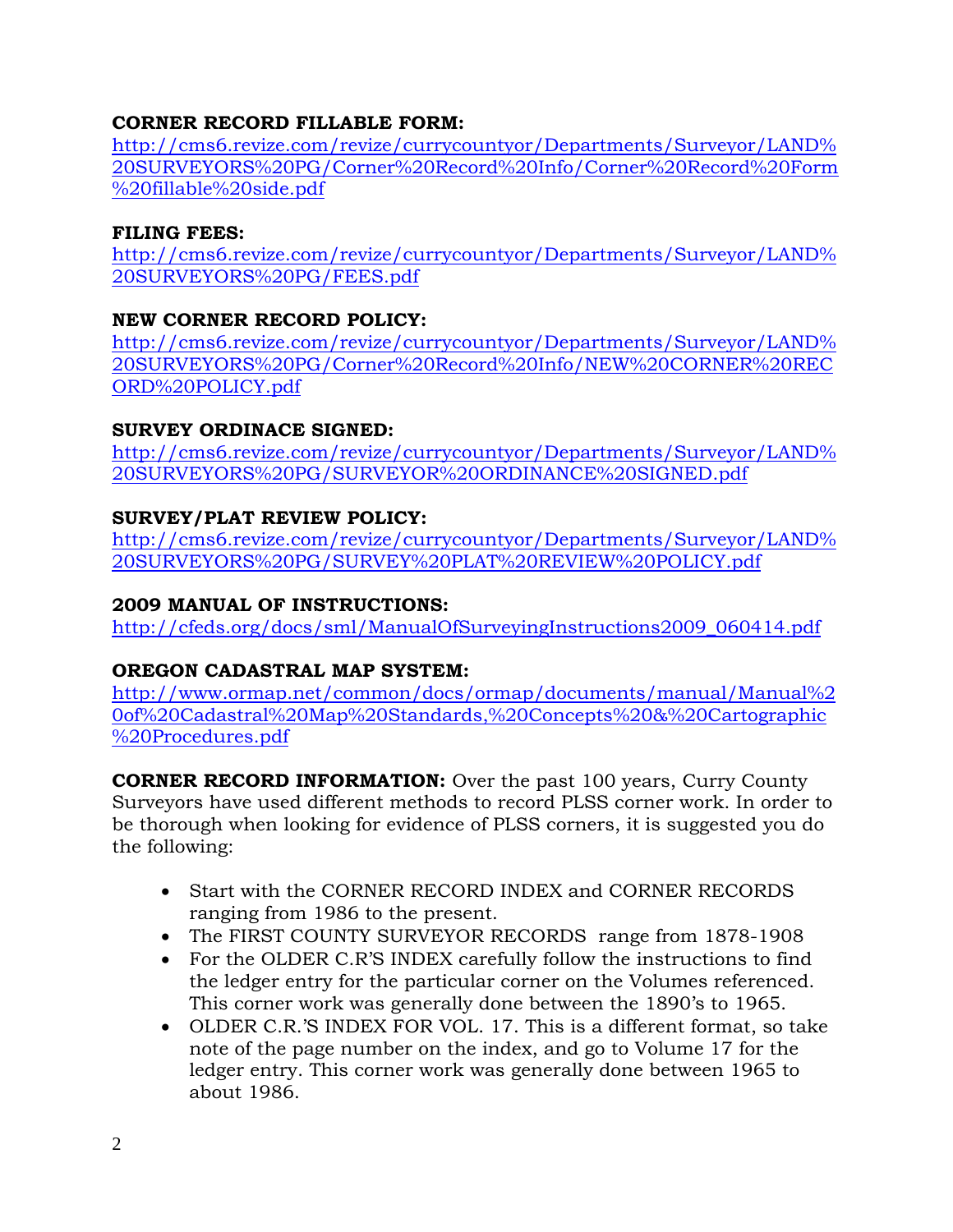- In addition to these links, please look at the Map Indexes and check surveys that may show corner information. As department funds and time allow, we will be updating these maps to the corner records.
- For additional research, go to the BLM website to find other useful information like copies of Homestead Patents, at <http://www.blm.gov/or/landrecords/survey/ySrvy1.php>

**CORNER RECORD INDEX:** [https://currycountyor.documents-on](https://currycountyor.documents-on-demand.com/?l=a61db530d301e81180bf001fbc00ed85)[demand.com/?l=a61db530d301e81180bf001fbc00ed85](https://currycountyor.documents-on-demand.com/?l=a61db530d301e81180bf001fbc00ed85)

*Note: As mentioned above, you should also check the Maps of Survey to see if they contain corner information not shown on the Corner Records. Don't forget to check the BLM notes for resurveys and completion surveys.*

- This index is strictly for the Corner Records on file on the Public Land Survey System (PLSS) of Section Corners and lesser corners within the section.
- Click on the folder and go to the Township and Range you are interested in.
- Click on the particular index.pdf you want and it should bring your picture up; you might have to click on the 'open' box at the bottom of your screen.
- The heavy dots in the picture of the Township illustrate where there are Corner Records. Note the letter to the left on that line and the number above on that line.

**CORNER RECORDS:** [https://currycountyor.documents-on](https://currycountyor.documents-on-demand.com/?l=16e3db3ad301e81180bf001fbc00ed85)[demand.com/?l=16e3db3ad301e81180bf001fbc00ed85](https://currycountyor.documents-on-demand.com/?l=16e3db3ad301e81180bf001fbc00ed85)

- Click on the folder and go to the Township Range letter number of the card you are looking for.
- Click on the number it should bring up the picture of the corner card; you might have to click on the 'open' box at the bottom of your screen.

#### **OLDER CORNER RECORD INDEXES AND NOTES: 1st COUNTY SURVEYOR INDEX:**

[http://cms6.revize.com/revize/currycountyor/Departments/Surveyor/Surveyo](http://cms6.revize.com/revize/currycountyor/Departments/Surveyor/Surveyor/CORNER%20RECORD%20INDEX/1ST%20COUNTY%20SURVEYOR%20INDEX%20COMBINED.pdf) [r/CORNER%20RECORD%20INDEX/1ST%20COUNTY%20SURVEYOR%20IND](http://cms6.revize.com/revize/currycountyor/Departments/Surveyor/Surveyor/CORNER%20RECORD%20INDEX/1ST%20COUNTY%20SURVEYOR%20INDEX%20COMBINED.pdf) [EX%20COMBINED.pdf](http://cms6.revize.com/revize/currycountyor/Departments/Surveyor/Surveyor/CORNER%20RECORD%20INDEX/1ST%20COUNTY%20SURVEYOR%20INDEX%20COMBINED.pdf) Old references for Public Land Survey System corners. There are two old ledger books starting in the 1800's called Surveyor Record Volume 1 & 2 that contain the notes. There are also references to Volume 10 of County Surveyor Field Notes.

# **OLDER CORNER RECORD INDEX T. 30 – T. 35**

[https://currycountyor.documents-on](https://currycountyor.documents-on-demand.com/?l=c4cde8ff0f44e81180c0001fbc00ed85)[demand.com/?l=c4cde8ff0f44e81180c0001fbc00ed85](https://currycountyor.documents-on-demand.com/?l=c4cde8ff0f44e81180c0001fbc00ed85)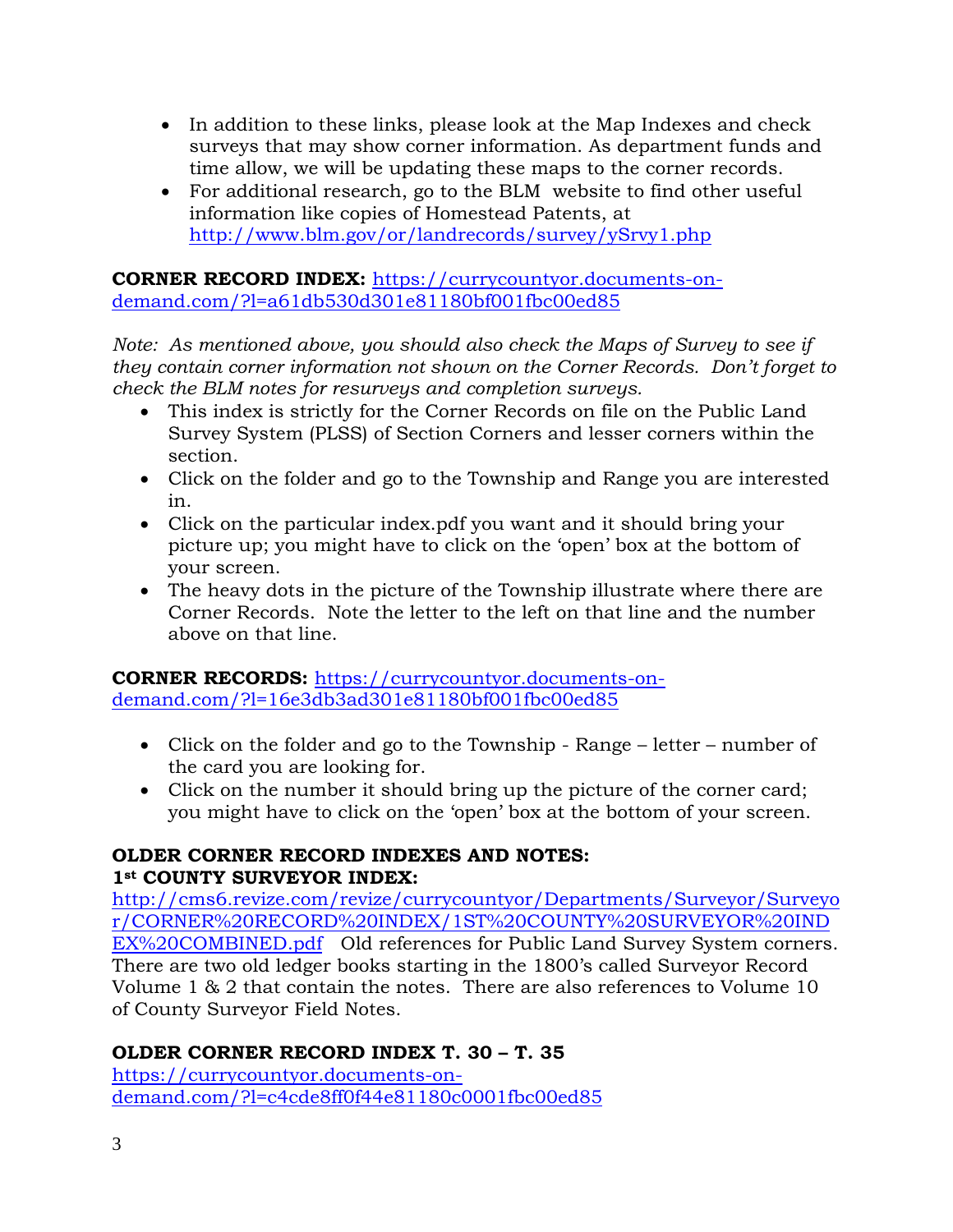# **OLDER CORNER RECORD INDEX T. 36 – T. 41**

[https://currycountyor.documents-on-](https://currycountyor.documents-on-demand.com/?l=858e39761044e81180c0001fbc00ed85)

[demand.com/?l=858e39761044e81180c0001fbc00ed85](https://currycountyor.documents-on-demand.com/?l=858e39761044e81180c0001fbc00ed85)

Corner Records for the Public Land Survey System show information about the corners such as the character of the monument, witness objects, etc. This is the old 'Index to Field Notes / Government Surveys and Restored Corners' maintained by previous County Surveyors. Scroll down to your Township/Range of interest.

- After you open the Township you are interested in, you will see the notes made on the various corners referenced. Note the **COLOR** of the number and look at the top of the page. The color will denote the Volume and whether it refers to Government Survey Notes (after most of the original surveys) HES/DLC surveys, Mineral Claim information, or Restored Corners. After opening that volume, go to the page in one of the volumes below that you noted in the entry, and locate the information.
- **Volumes 1 – 8** [https://currycountyor.documents-on](https://currycountyor.documents-on-demand.com/?l=0110e36079fde811a2c8000c29a59557)[demand.com/?l=0110e36079fde811a2c8000c29a59557](https://currycountyor.documents-on-demand.com/?l=0110e36079fde811a2c8000c29a59557) are old original & resurvey government survey notes. They have been rescanned and broken down into units that are described on the first page of each section. Some of them still have many pages but hopefully they will be easier to manage. You can also locate additional maps that correspond with some of these notes on our website link: GOVT PLATS & NOTES.
- **Volume 9 is Corner Restoration work** written from about 1890 to 1964 by various County Surveyors. Note: pages shown in the index for pages 252 to 531 can be found in Volume 14.
- **Volume 10** has additional County Surveyor Public Land information performed in the 1950's & 1960's.
- **Volume 11** has Mineral Claim information, dependent resurvey of T.32S, R.10W, dated 1917, Donation Land Claims (DLC) and some Homestead Entry Surveys (HES).
- **Volumes 12 – 13** are old Government Dependent resurvey notes. This information can be found in GOV'T PLATES & NOTES on our website.
- **Volume 14** is a continuation of Volume 9, pages 252 to 531 covering Corner Records by the County Surveyor from the 1950's to the 1980's.
- **Volume 16** is Government Resurvey Notes. Information found on our website link: GOV'T PLATS & NOTES.
- **Homestead Entry Surveys** (HES) are scattered in Volumes 4, 5, 6, 8, 9 & 11.

#### **OLDER C.R.'s INDEX FOR VOL. 17:** [https://currycountyor.documents-on](https://currycountyor.documents-on-demand.com/?l=3fe6c8ee1044e81180c0001fbc00ed85)[demand.com/?l=3fe6c8ee1044e81180c0001fbc00ed85](https://currycountyor.documents-on-demand.com/?l=3fe6c8ee1044e81180c0001fbc00ed85)

Volume 17 has its own index. The first page of this Metsker Map Book is an index to locate the page number for the Township & Range of interest. Go to that page and note the number/numbers for that corner, then go to the actual records below.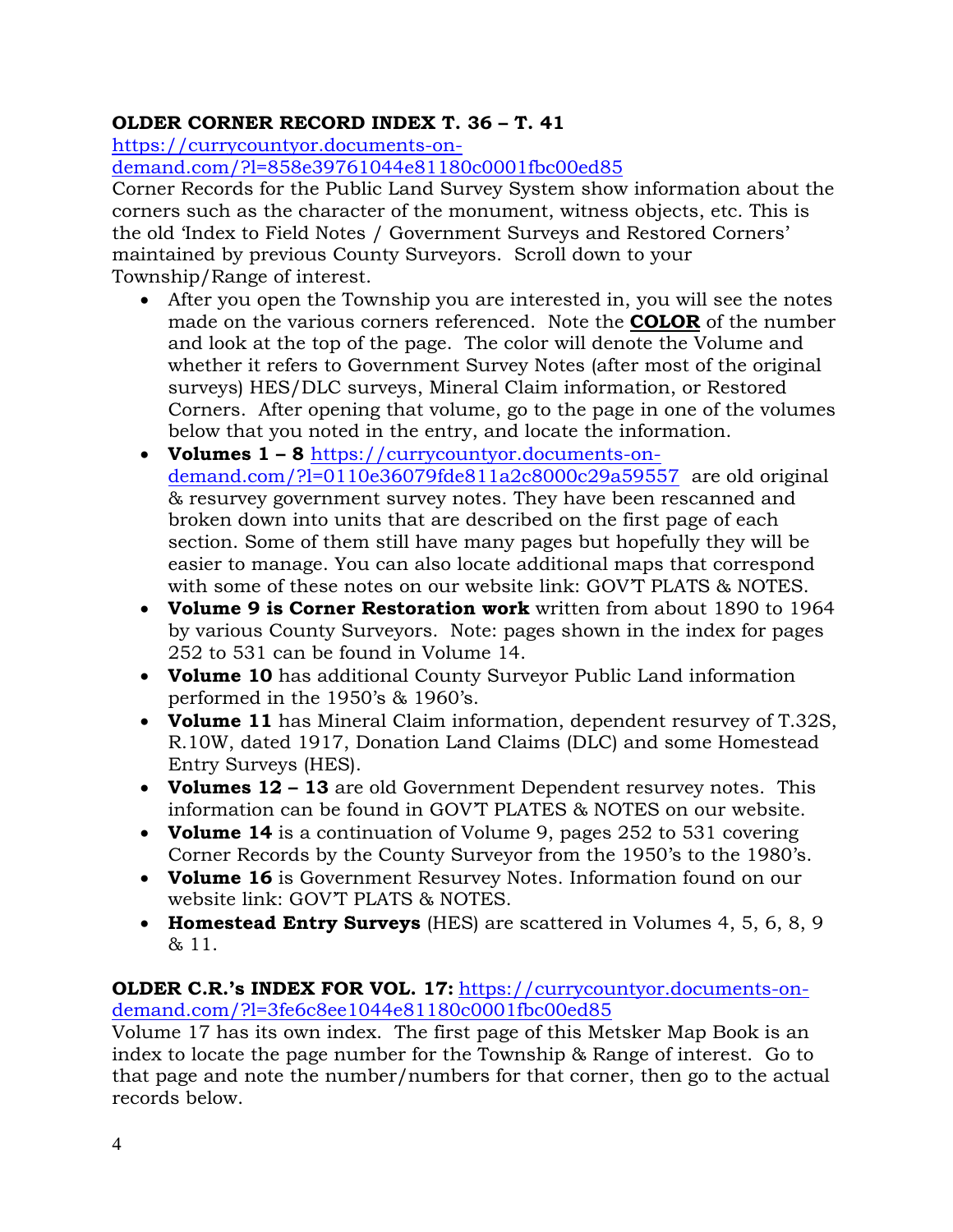**OLDER CORNER RECORDS VOL. 17:** [https://currycountyor.documents-on](https://currycountyor.documents-on-demand.com/?l=e7219df51144e81180c0001fbc00ed85&d=fd7ebc8d1244e81180c0001fbc00ed85)[demand.com/?l=e7219df51144e81180c0001fbc00ed85&d=fd7ebc8d1244e811](https://currycountyor.documents-on-demand.com/?l=e7219df51144e81180c0001fbc00ed85&d=fd7ebc8d1244e81180c0001fbc00ed85) [80c0001fbc00ed85](https://currycountyor.documents-on-demand.com/?l=e7219df51144e81180c0001fbc00ed85&d=fd7ebc8d1244e81180c0001fbc00ed85)

This Metsker Map Book is titled: Index: County Surveyor's Volume 17 & Portions of J.N. Gearhart's Field Books. These are County Surveyor Notes and Private Surveyor Gearhart's notes of more Corner Restoration work. First, scroll down to the Township of interest. Range information is found on the notes. You sometimes need to go to the beginning of that series of entries to see the Range number. You will find the page number you noted in the index above, in the 'chains' column of that page. If there are two numbers, you will find one of the numbers, references an earlier visit and the monument notes likely changed with the later visit. Numbers in blue with a circle on them refer to the book of Gearhart's scanned field book notes. With Gearhart's notes, you might have to go to the front of the particular field book to check the Township & Range.

# **RESEARCH INFORMATION PAGE:**

[http://cms6.revize.com/revize/currycountyor/departments/surveyor/research](http://cms6.revize.com/revize/currycountyor/departments/surveyor/research_information.php) [\\_information.php](http://cms6.revize.com/revize/currycountyor/departments/surveyor/research_information.php)

Contains Links to the websites various pages plus the Corner Records and Indexes links, the Land Surveyors List, Some Curry County Maps of Interest, and the information below.

# **COUNTY SURVEYOR RECORDS VOLUME 1 1878-1908**

[http://cms6.revize.com/revize/currycountyor/Departments/Surveyor/COMBI](http://cms6.revize.com/revize/currycountyor/Departments/Surveyor/COMBINED%20COUNTY%20SURVEYOR) [NED%20COUNTY%20SURVEYOR'S%20WORK%20YR%201878.pdf](http://cms6.revize.com/revize/currycountyor/Departments/Surveyor/COMBINED%20COUNTY%20SURVEYOR) Includes:

- o Surveys to locate claims in unsurveyed land
- o Surveys to locate claims in surveyed sectionalized land
- o Stubbed in corners
- o Establishment of various private property lines
- o Early PLSS retracement, perpetuation and witness objects
- o Some of these surveys, John Fitzhugh notes are "imperfect"
- o Lots of old interesting references to early wagon roads, railroads, flumes, tunnels, trestles, and other features of historical interest
- o A letter from the General Land Office instructing John Fitzhugh how to properly establish the Center ¼ Corner, dated May 16, 1879. (Straight lines from the quarter section corners to the point of intersection.)

#### **COUNTY SURVEYOR RECORDS VOLUME 2:**

[http://cms6.revize.com/revize/currycountyor/Departments/Surveyor/2nd%2](http://cms6.revize.com/revize/currycountyor/Departments/Surveyor/2nd%20Surveyor%20Record%20com.pdf) [0Surveyor%20Record%20com.pdf](http://cms6.revize.com/revize/currycountyor/Departments/Surveyor/2nd%20Surveyor%20Record%20com.pdf)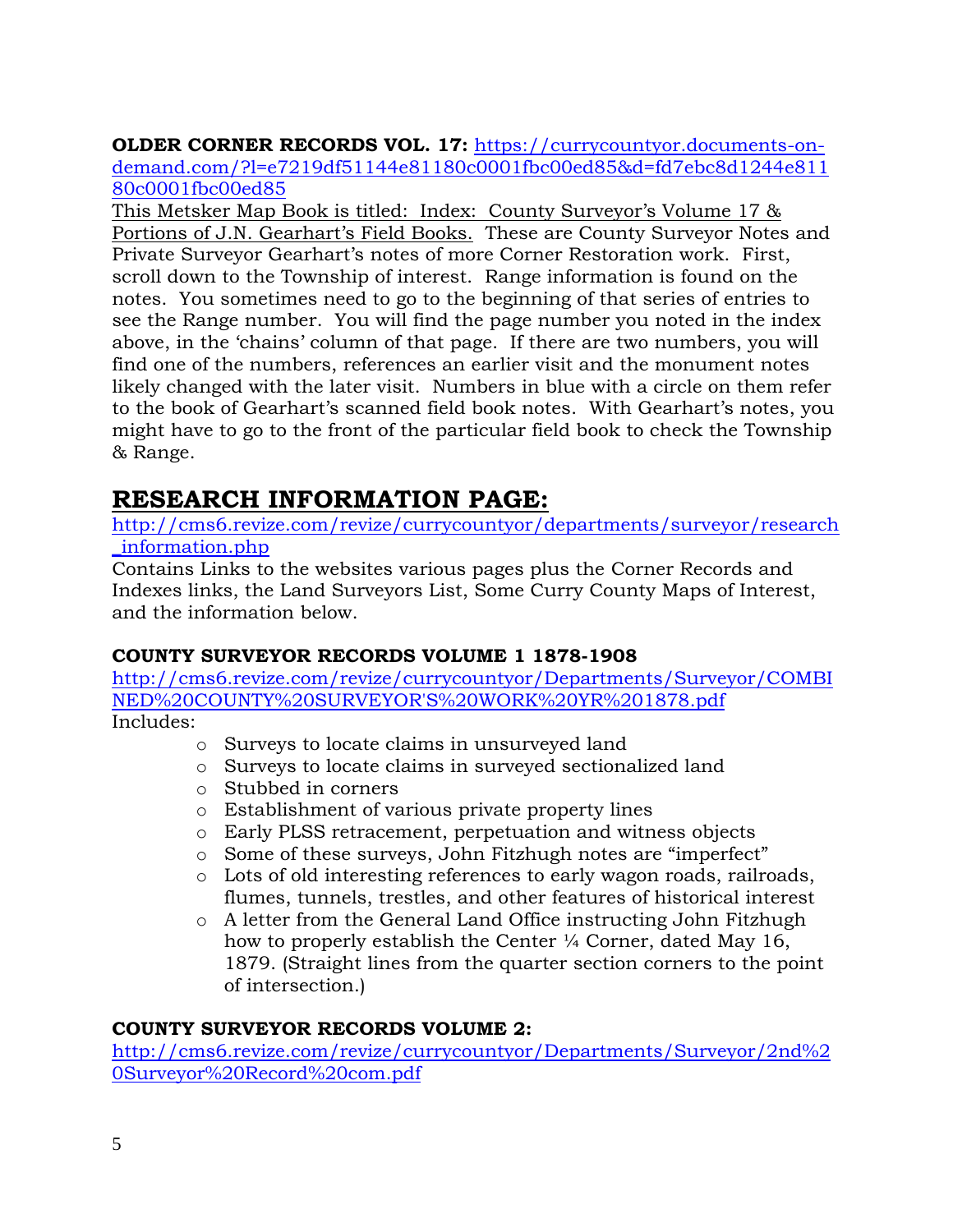- o Additional County Surveyor surveys of parcels in Curry County from 1905 to 1933.
- o Interesting reading and useful calls for checking deeds and references for newer surveys in the area.
- o Old wagon road location surveys may have been dedicated to the public.

It looks like the old County Surveyors set wood stakes for corners until about 1930. In the 1930's, you begin to see references to iron bolts and iron pipes (even gun barrels) set for monuments.

# **STATE HIGHWAY ROAD INDEX**:

[http://cms6.revize.com/revize/currycountyor/Departments/Surveyor/STATE](http://cms6.revize.com/revize/currycountyor/Departments/Surveyor/STATE%20HIGHWAY%20ROAD%20INDEX%20Revised.pdf) [%20HIGHWAY%20ROAD%20INDEX%20Revised.pdf](http://cms6.revize.com/revize/currycountyor/Departments/Surveyor/STATE%20HIGHWAY%20ROAD%20INDEX%20Revised.pdf)

This is a list of State Highway surveys on file in this office. Rolled maps are located behind the Surveyor's desk. Many rolled ODOT maps for old Oregon Coast Highway and Highway 101 are filed in the back of the Surveyor's Office. You are welcome to come in and look. If you call us to request this information, we will be glad to check to see if a map is available for your area of concern.

# **COUNTY ROAD INDEXES:**

[http://cms6.revize.com/revize/currycountyor/Departments/Surveyor/RESEA](http://cms6.revize.com/revize/currycountyor/Departments/Surveyor/RESEARCH%20INFORMATION%20PG/COUNTY%20ROAD%20INDEX%20-%20REVISED.pdf) [RCH%20INFORMATION%20PG/COUNTY%20ROAD%20INDEX%20-](http://cms6.revize.com/revize/currycountyor/Departments/Surveyor/RESEARCH%20INFORMATION%20PG/COUNTY%20ROAD%20INDEX%20-%20REVISED.pdf) [%20REVISED.pdf](http://cms6.revize.com/revize/currycountyor/Departments/Surveyor/RESEARCH%20INFORMATION%20PG/COUNTY%20ROAD%20INDEX%20-%20REVISED.pdf)

This is a list of Road surveys on file in this office. It will give you the name of the road and the corresponding number. The surveys that we have are on the Maps of Survey Page. The Curry County Road Department has more extensive road information on file and should be contacted for additional information. Rob Schafer (541) 247-3397 is their GIS person and very knowledgeable about our roads.

**UNRECORDED ROLLED MAP INDEX (EXCEL FILE):** These are old maps that have been accumulating around the Surveyor's Office. Most of these are Newhouse large rolled maps where he had many jobs on one roll. Many of them have historical and useful boundary information on them that is not available anywhere else. In most cases, it was not practical to scan them, but the ones that we could are now listed on the Excel File either NS for Not Scanned or S & IND for Scanned and Indexed. They are indexed with an A through F before a number. There is a PDF of this index on the Map Indexes Page if you don't have the Excel Program on your computer.

# **MAP INDEXES PAGE:** [https://currycountyor.documents-on-](https://currycountyor.documents-on-demand.com/?l=b4c9107f310ce81180bf001fbc00ed85)

[demand.com/?l=b4c9107f310ce81180bf001fbc00ed85](https://currycountyor.documents-on-demand.com/?l=b4c9107f310ce81180bf001fbc00ed85) (This will show most surveys on parcels in your area)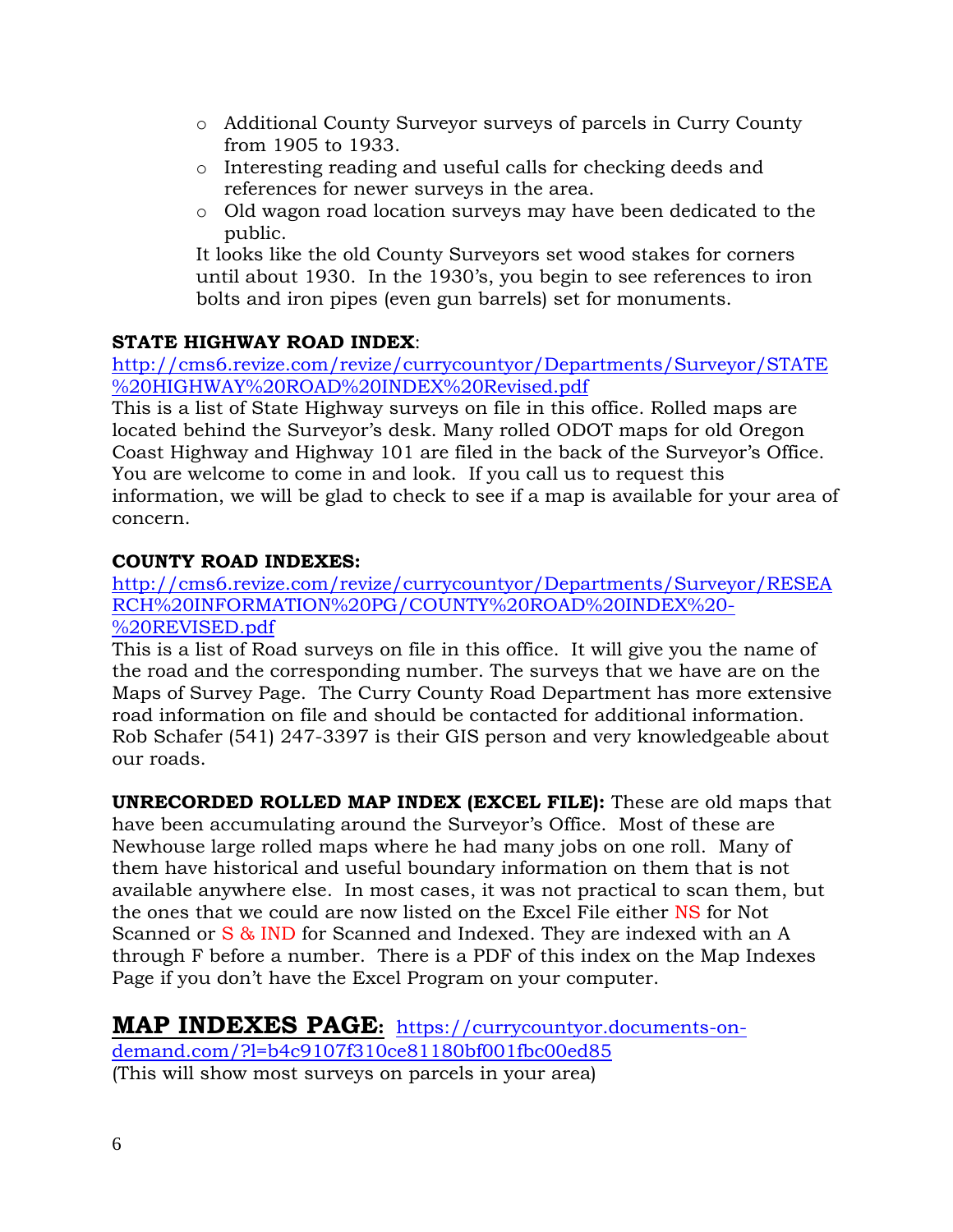- You need your Assessor Map Number and Tax Lot Number. The first two numbers are the Township your property is in. All of the Townships in Curry County are South. Find the file with your Township.
- Click on it, and it opens the file scroll until you find your Assessor Map Number. Click on it. If it doesn't open, you might have to click on the 'open' box at the bottom of your screen.
- Find your tax lot and you will see the surveys around it. Some of them have "c.s." in front of the numbers; Echol's have an "E" and the unfiled rolled maps have whichever Letter they are filed under in the office. The first number is the Township. The next number is the sequential number for its filing. Even if your parcel does not show a survey, some of the surrounding surveys may have survey information that could cover your property. If your parcel is near the edge of a page, look on the referenced page – there might be a survey that would help. Write these survey numbers down as you'll need them for the next step. Always check the Assessor's Parcel Map (APM) Index page for the Township or Section, for large area surveys may only be shown on them.
- **Please keep in mind that not all private property in Curry County, has been surveyed,** as much of the property was created by deed only; before Planning Laws. A description and conveyance of this type may not have the actual property corners marked or surveyed.
- When researching, maps covering big areas may be singularly listed on the Township Index or Section Index maps. Sometimes the reference you need will be on a BLM map, Old Unfiled Maps, Road Indexes or Corner Records – these are not all in the index.
- If the reference you have written down is a SURVEY, you will need to go to the MAP OF SURVEYS page.
- If the reference is a PLAT, it is a parcel map or subdivision, and you will go to PLAT MAPS. The plats are preceded by the year it was recorded and then the sequential number assigned for filing.

The Map Index page also contains the County Road Index and a PDF of the Unfiled Rolled Map Index.

# **MAP OF SURVEYS PAGE:** [https://currycountyor.documents-on](https://currycountyor.documents-on-demand.com/?l=b2387144d301e81180bf001fbc00ed85)[demand.com/?l=b2387144d301e81180bf001fbc00ed85](https://currycountyor.documents-on-demand.com/?l=b2387144d301e81180bf001fbc00ed85)

(Filed maps – including those prepared for Property Line Adjustments)

- Follow the link above or go to the page. Click on Maps of Surveys.
- Go to the Township column your parcel is located in.
- Click on the file and click on the survey number, it should bring your survey up (you might have to click on the 'open' box at the bottom of your screen).
- A map reference preceded by an "E" is a Charles Echols Map. Please click on the list of Charles Echols Maps.
- Use your viewer to zoom in or print.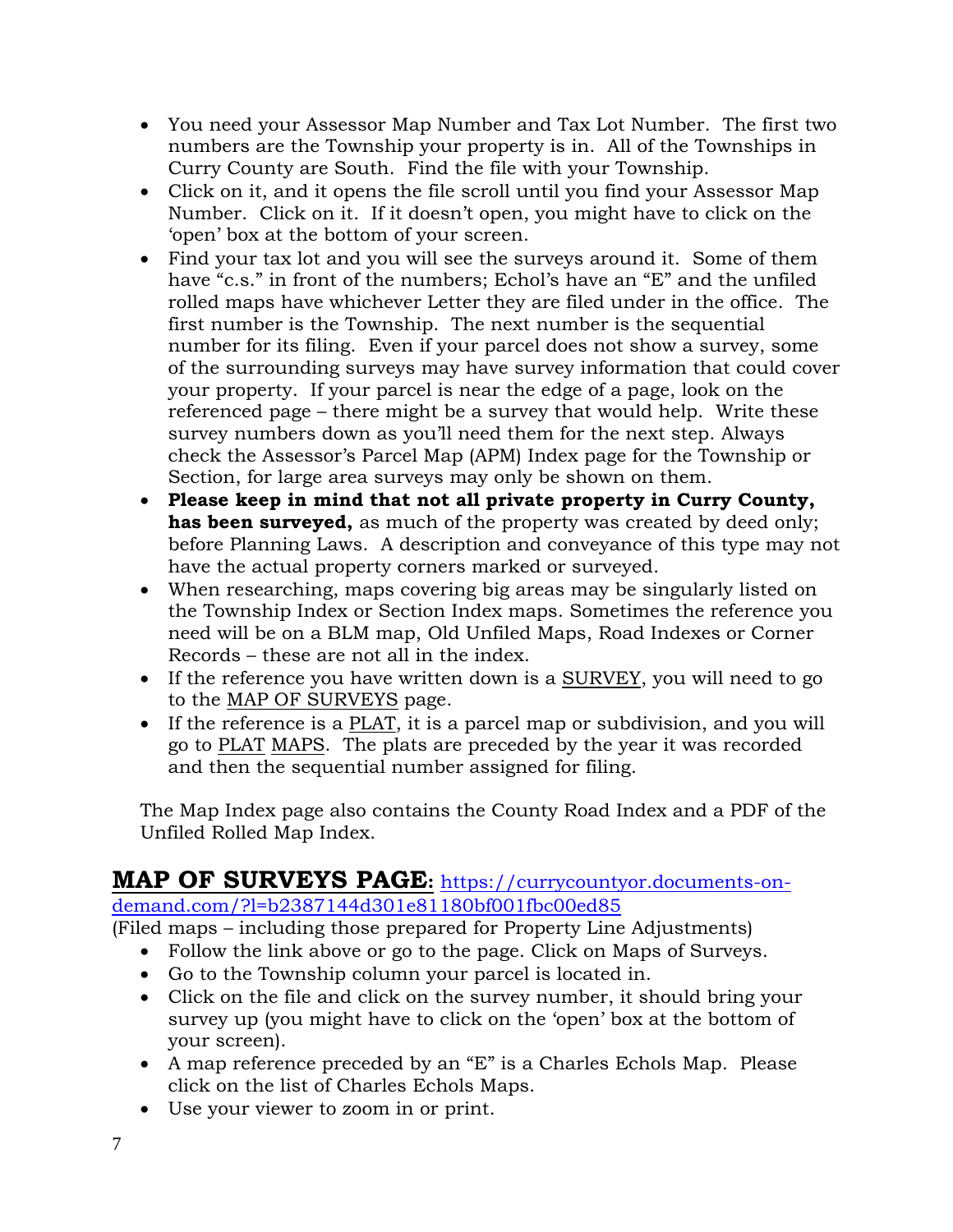- We maintain a list in the office of all Maps of Survey showing the Township, Range, Section, type of survey, who the survey was for, Surveyor's name and year filed.
- **UNFILED MAPS ECHOLS "E":** [https://currycountyor.documents-on](https://currycountyor.documents-on-demand.com/?l=1c6cdc24d301e81180bf001fbc00ed85)[demand.com/?l=1c6cdc24d301e81180bf001fbc00ed85](https://currycountyor.documents-on-demand.com/?l=1c6cdc24d301e81180bf001fbc00ed85) Charlie Echols was a Surveyor in the area in the 1930's – 1950's. He was County Surveyor in the 1930's. Echol's available maps have been indexed and are on the 'MAPS OF SURVEY' link on our website. There are preceded by an "E" and are listed here. These maps have been scanned and indexed on the Map Indexes file.
- **UNFILED MAPS "U":** [https://currycountyor.documents-on](https://currycountyor.documents-on-demand.com/?l=58280750d301e81180bf001fbc00ed85)[demand.com/?l=58280750d301e81180bf001fbc00ed85](https://currycountyor.documents-on-demand.com/?l=58280750d301e81180bf001fbc00ed85) these maps have been scanned and indexed on the Map Indexes file. On the map indexes, the number is preceded with a "U".
- **UNFILED ROLLED MAPS "A – F":** [https://currycountyor.documents](https://currycountyor.documents-on-demand.com/?l=ba6e7e68d301e81180bf001fbc00ed85)[on-demand.com/?l=ba6e7e68d301e81180bf001fbc00ed85](https://currycountyor.documents-on-demand.com/?l=ba6e7e68d301e81180bf001fbc00ed85)these maps are listed on an Excel and PDF File located on the Research Information and Map Indexes page they are indexed with an "A through F" before a number on the Index maps.
- **COUNTY ROAD SURVEYS:** [https://currycountyor.documents-on](https://currycountyor.documents-on-demand.com/?l=cfb3e4be030de81180bf001fbc00ed85)[demand.com/?l=cfb3e4be030de81180bf001fbc00ed85](https://currycountyor.documents-on-demand.com/?l=cfb3e4be030de81180bf001fbc00ed85) these are copies of Road Surveys that we have in the office.
- **FOREST SERVICE SURVEY MAPS:** [https://currycountyor.documents](https://currycountyor.documents-on-demand.com/?l=99c048fc012ee81180bf001fbc00ed85)[on-demand.com/?l=99c048fc012ee81180bf001fbc00ed85](https://currycountyor.documents-on-demand.com/?l=99c048fc012ee81180bf001fbc00ed85) these are copies of Forest Service maps that we recently receive. They are indexed on our Index maps with UFS (Unfiled Forest Service) in front of the Township number and a numerical number.

# **PLAT MAPS PAGE:** [https://currycountyor.documents-on-](https://currycountyor.documents-on-demand.com/?l=d185b85fd301e81180bf001fbc00ed85)

[demand.com/?l=d185b85fd301e81180bf001fbc00ed85](https://currycountyor.documents-on-demand.com/?l=d185b85fd301e81180bf001fbc00ed85)

(Subdivisions, Partitions, etc.)

- Use the link above or go to the page, and click on Plat Maps.
- Click on the folder and scroll down to the map number click on it and the survey will be brought up; you might have to click on the 'open' box at the bottom of your screen.
- Use your viewer to zoom in or print.

# **PLAT MAP INDEX BY NAME:**

[http://cms6.revize.com/revize/currycountyor/Departments/Surveyor/PLAT%](http://cms6.revize.com/revize/currycountyor/Departments/Surveyor/PLAT%20MAP%20INDEXES/PLAT%20FILES%20A-ZX.pdf) [20MAP%20INDEXES/PLAT%20FILES%20A-ZX.pdf](http://cms6.revize.com/revize/currycountyor/Departments/Surveyor/PLAT%20MAP%20INDEXES/PLAT%20FILES%20A-ZX.pdf) In order to get the Plat Name Index on-line, we decided to combine it into one large file. Simply scroll down to your letter in the alphabetized list and look for the Plat name. If you know what year rather than the name you can use the **PLAT MAP INDEX BY YEAR**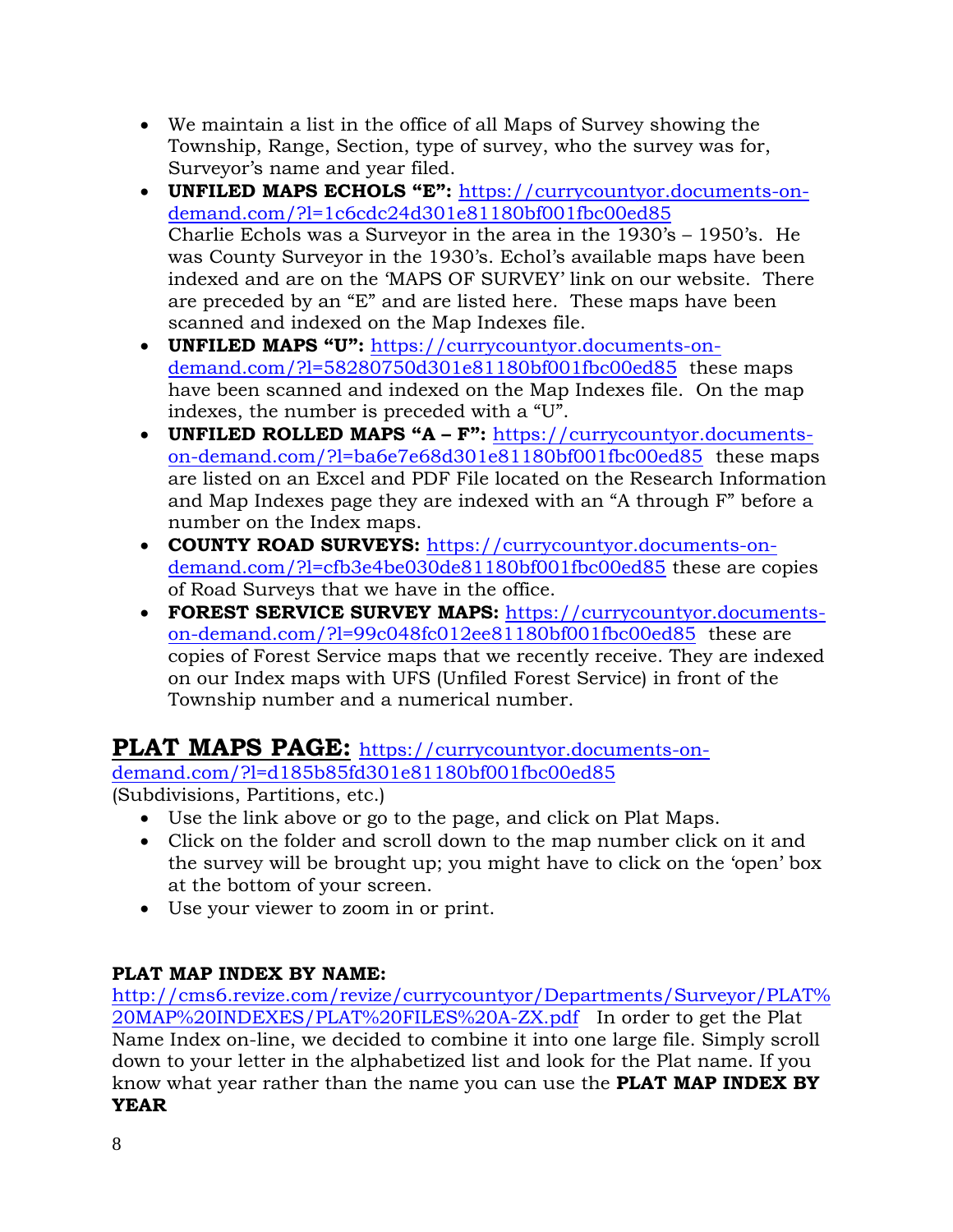[http://cms6.revize.com/revize/currycountyor/Departments/Surveyor/PLAT%](http://cms6.revize.com/revize/currycountyor/Departments/Surveyor/PLAT%20MAP%20INDEXES/COMB%20PLAT%20BY%20YEAR.pdf) [20MAP%20INDEXES/COMB%20PLAT%20BY%20YEAR.pdf](http://cms6.revize.com/revize/currycountyor/Departments/Surveyor/PLAT%20MAP%20INDEXES/COMB%20PLAT%20BY%20YEAR.pdf)

**GOV'T PLATS & NOTES:** [https://currycountyor.documents-on-](https://currycountyor.documents-on-demand.com/?l=79035367d101e81180bf001fbc00ed85)

[demand.com/?l=79035367d101e81180bf001fbc00ed85](https://currycountyor.documents-on-demand.com/?l=79035367d101e81180bf001fbc00ed85) The Bureau of Land Management (BLM) regional office was kind enough to provide us with DVD's of all of their surveys in Curry County; township plats, Homestead Entry Surveys, Mineral Surveys, Donation Land Claims, etc. The plats & notes include all accepted plats of surveys completed by the Government Land Office and the BLM. The link to these Plats & Notes should be faster than using the BLM's website at <http://www.blm.gov/or/landrecords/survey/ySrvy1.php> I found an instance where they sent the notes, but the plat was missing, so it might be a good idea to verify the plats & notes at the BLM site if you are having problems. The BLM usually notifies us of started & completed surveys and we will try to update these files as we are notified.

# **MISCELLANEOUS LINKS PAGE:**

[http://cms6.revize.com/revize/currycountyor/departments/surveyor/surveyor](http://cms6.revize.com/revize/currycountyor/departments/surveyor/surveyor_information.php) [\\_information.php](http://cms6.revize.com/revize/currycountyor/departments/surveyor/surveyor_information.php) Contains Links to County, State and Federal Information including the information below.

# **GEOGRAPHIC COORDINATE DATA BASE GCDB:**

<https://www.blm.gov/or/gis/geoscience/gcdbresources.php> Another portion of the GCDB that may be useful:

<https://navigator.blm.gov/services>This BLM site has been upgraded. You can: 1) Input the legal description (be sure to use the BLM method for the aliquot parcel) and receive the coordinates defining the boundary of that parcel. 2) Put the latitude and longitude in and receive the coordinates defining the boundary of the parcel. 3) Pass in the coordinates of a shape (point, polyline or polygon) and receive the land descriptions of any parcels that the shape intersects. Keep in mind that the BLM uses the best data it has – it could be a 1858 poorly performed survey! It will also give you the degree of accuracy you can expect for the coordinates given. See the user guide at the top of the page.

**GIS:** Link to the new Curry County GIS:

<http://lcmaps.lanecounty.org/LaneCountyMaps/CurryCountyApp/index.html> if you are searching the GIS using the map and tax lot code you must have 4 characters or spaces in the first section, 4 in the second section and 5 in the last section. If your tax code is for example T33 R15 4D Tax Lot 100, then it would look like 3315-04D -00100. They have a new option called Maptaxlot Dropdown which creates a list of possible map and tax lots as you start typing the number in which can be helpful.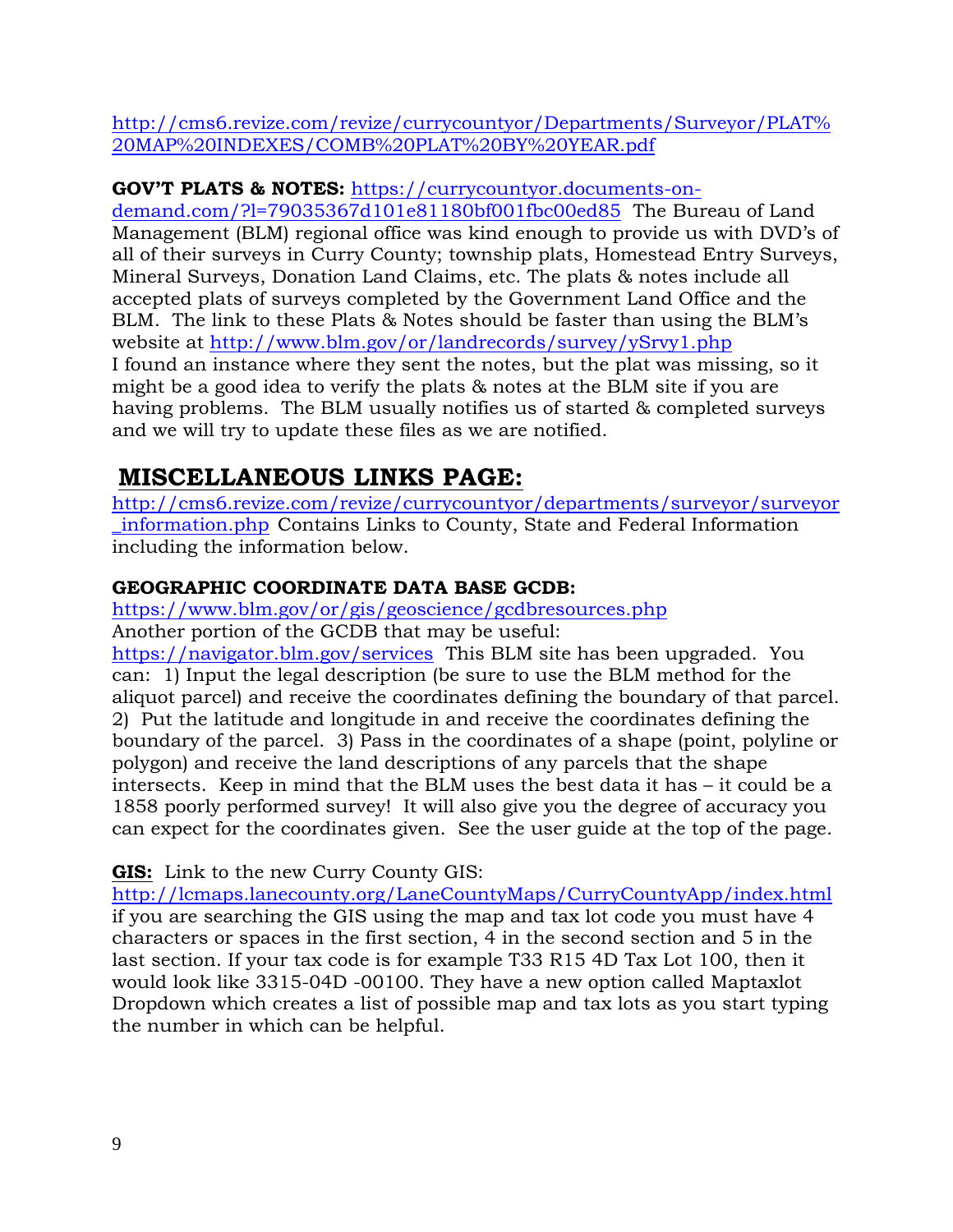**OTHER SURVEYOR'S NOTES:** We have the office files for some of the past local surveyors in the back room of the County Surveyor's Office. We are still working on getting them well indexed for ease of use, but in the meantime, you are welcome to use them if you have a particular problem that the notes may help with. We have some from the following surveyors:

H. J. Newhouse – Office files and most of his field books J. N Gearhart - relevant field book copies for Curry County (indexed with Volume 17 corner records). Jerry Swanson - files Don Cormack – files Neimi & Thorp – some of their files

**LOCATING DEEDS IN CURRY COUNTY:** The new GIS have the current Tax Lot cards on site. Click on the link below then follow the instructions. [https://lcmaps.lanecounty.org/LaneCountyMaps/CurryCountyApp/index.htm](https://lcmaps.lanecounty.org/LaneCountyMaps/CurryCountyApp/index.html) [l](https://lcmaps.lanecounty.org/LaneCountyMaps/CurryCountyApp/index.html)

1. On the Table of Contents find Curry County, check the box and click on the little triangle next to the box for the drop down list. Go down to find Map Tax Lot cards and check the box for the appropriate part of the County for the property you are looking for. The Tax Lot cards show up as purple squares on the map. When you find the property you are looking for click on it and cycle through the information that comes up until you find the Tax Lot card, click on the link and it will open up the tax card.

If the property has not changed hands since 2006 it will show the deed numbers from the date that tax lot number was assigned. The tax card will also show the earlier tax card that the parcel you are looking for came out of. The tax card is handy for the historical "chain of title."

If the property has changed hands since 2006, you need to go to the Assessor's Office and use their "TSG" computer system. It is awkward, but you can get to the current and in-between deed numbers. If you are out of town and the clerks are not too busy, they will look up the deed numbers for you. Try calling 541-247-3294.

If your job involves an escrow, sometimes the escrow company can send you the deed if you have the Assessor's Map and Parcel number.

If a Realtor is involved and they are members of the Curry County Board of Realtors, they can get a copy of the deed from the Board of Realtors.

2. If you have the deed number, you can call or go to the County Clerk's Office. Printing the copies there can save you a few dollars. If you are